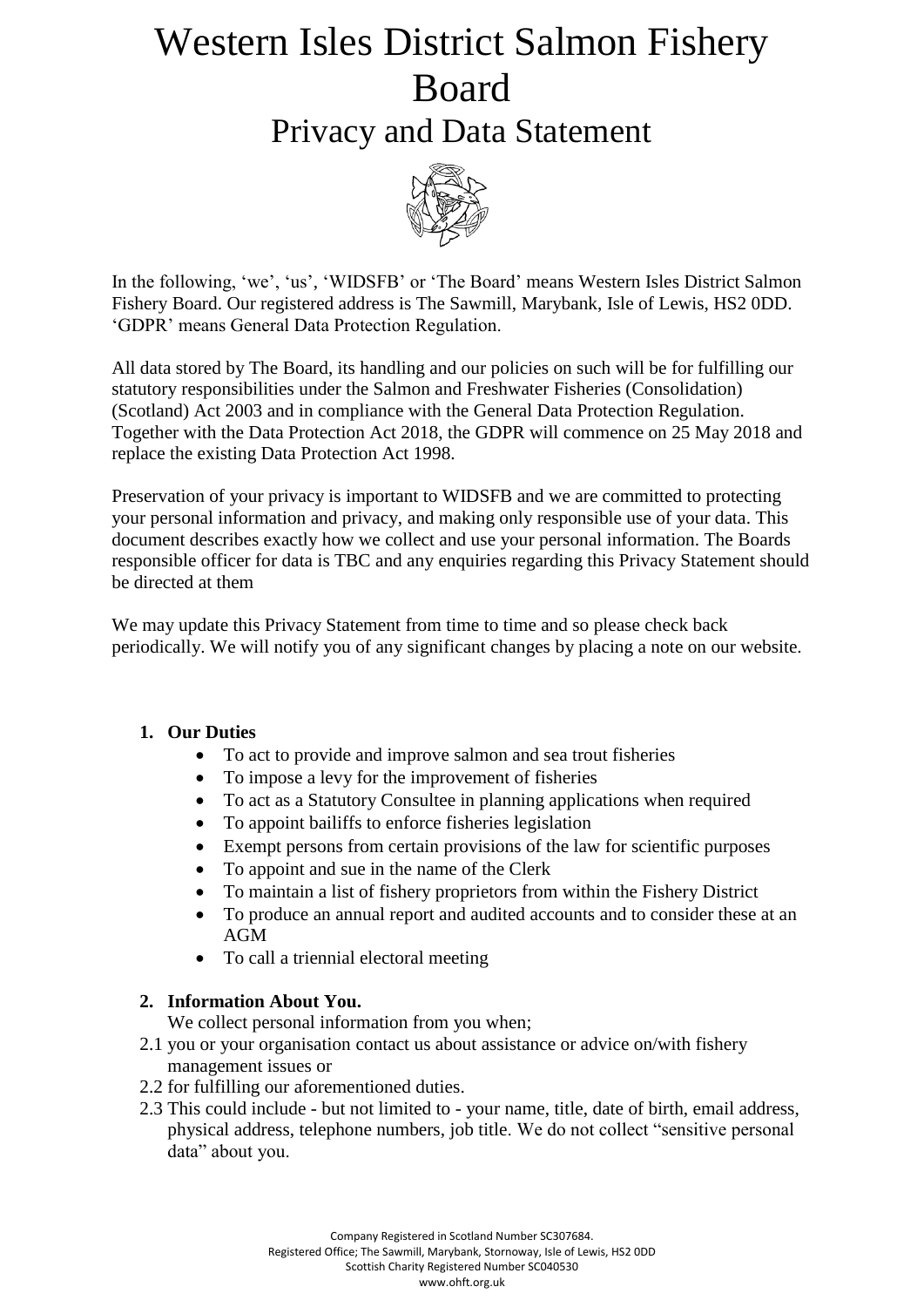## Western Isles District Salmon Fishery Board

Privacy and Data Statement



#### **3. Our Use of This Information.**

- 3.1 Our lawful basis for fair processing and holding your personal information will be consensual, contractual, legal obligation, vital interest, public task or legitimate interests.
- 3.2 The Board holds certain personal information for the purpose of fulfilling its statutory responsibilities under the Salmon and Freshwater Fisheries (Consolidation) (Scotland) Act 2003 and as set out in its constitution, which includes the protection of salmon fisheries, the fish and their habitat within its district.
- 3.3 We may share your information with our partners and other carefully selected organisations where it is necessary for us to do so without your consent in support of our statutory responsibilities or where it is necessary for legitimate reason connected to the services we offer where it is required by the law or regulation. This could include but not be limited to Scottish Ministers, Fisheries Management Scotland and The Outer Hebrides Fisheries Trust as an example.
- 3.4 We will never sell your data to third parties nor will we share your details with other entities for marketing purposes.
- 3.5 We will otherwise only share your information with other organisations where we have your permission to do so.
- 3.6 We will always provide you with the purpose for which your personal information is being used and the lawful basis for its processing.

#### **4. Security**

- 4.1 The Board will take every reasonable precaution to prevent the loss, misuse or alteration of information you give us. We will ensure that all data held is securely stored. This will apply to physical copies of data as well as computer-based data.
- 4.2 All our employees and the employees of subcontractors who process data on our behalf are obliged to comply with our strict information security procedures.
- 4.3 The Trust accepts that it is a data controller for the purpose of the General Data Protection Regulation and that it must comply with the following principles of the handling of personal data;
	- Fairly and lawfully processed
	- Specified Lawful Purposes
	- Adequate, Relevant and Limited to What is Necessary
	- Accurate and Current
	- Kept no Longer Than Necessary
	- Processed in a Way That Ensures Appropriate Security
	- Proving Compliance.
- 4.4 The Board will respond within 28 days of any written request by a data subject for details of information held by The Trust on them.